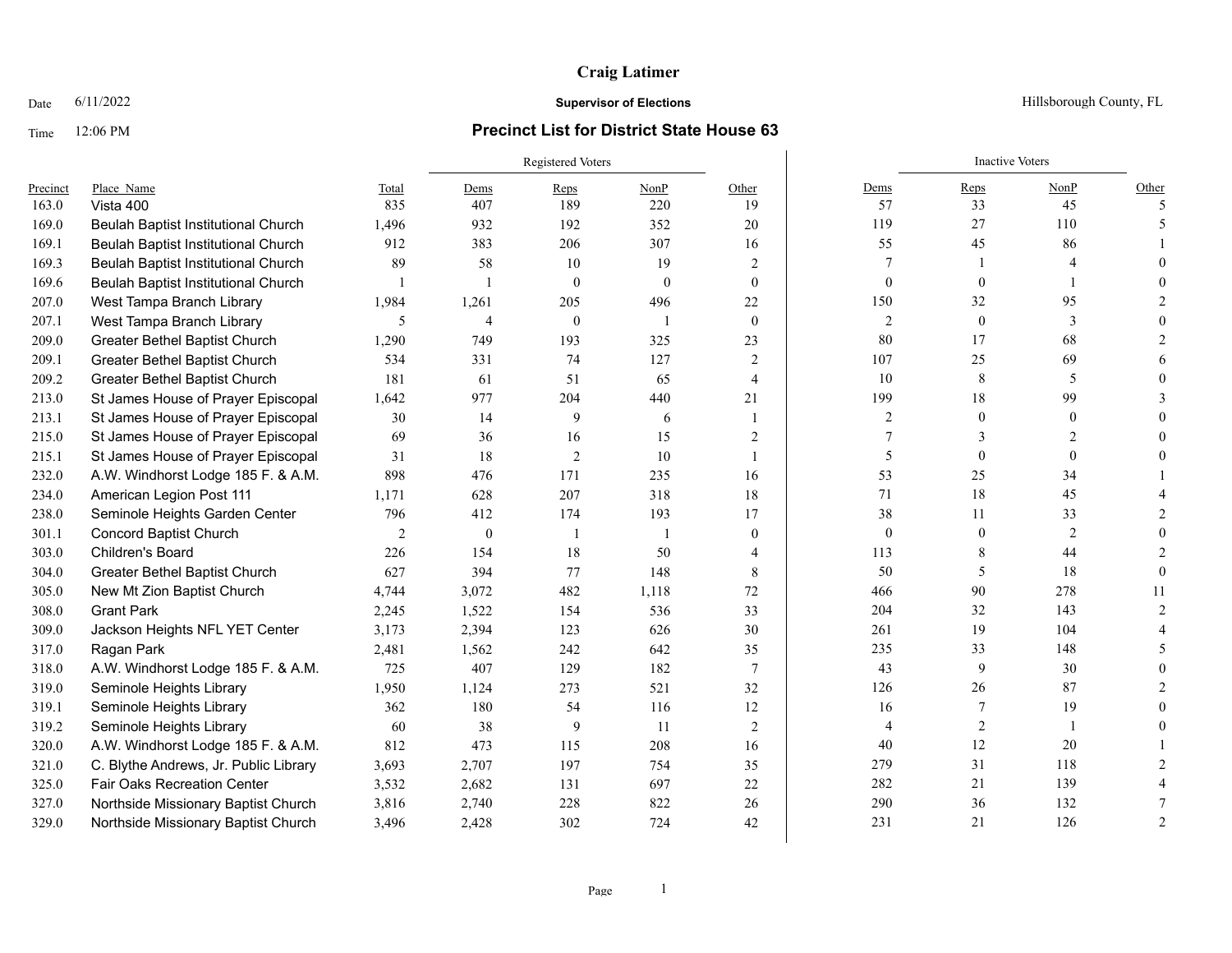# **Craig Latimer**

## Time 12:06 PM **Precinct List for District State House 63**

|          |                                           |                          | Registered Voters |                |          |                |              | <b>Inactive Voters</b> |                |          |
|----------|-------------------------------------------|--------------------------|-------------------|----------------|----------|----------------|--------------|------------------------|----------------|----------|
| Precinct | Place Name                                | Total                    | Dems              | Reps           | NonP     | Other          | Dems         | Reps                   | NonP           | Other    |
| 332.0    | Seminole Heights Garden Center            | 198                      | 98                | 36             | 55       | 9              | 10           | $\overline{4}$         | 8              | $\Omega$ |
| 333.0    | Seminole Heights Garden Center            | 1,269                    | 662               | 257            | 325      | 25             | 149          | 45                     | 113            |          |
| 334.0    | Oaks At Riverview Community Center        | 109                      | 56                | 20             | 31       | 2              | 4            | $\mathbf{0}$           |                |          |
| 335.0    | Oaks At Riverview Community Center        | 1,324                    | 720               | 232            | 341      | 31             | 78           | 18                     | 41             |          |
| 336.0    | Oaks At Riverview Community Cente         | 89                       | 41                | 22             | 24       | $\overline{2}$ | 4            | $\mathbf{0}$           | 5              |          |
| 338.0    | First Church of God of Tampa              | 1,399                    | 854               | 146            | 385      | 14             | 183          | 24                     | 118            |          |
| 339.0    | Temple Crest Community Center             | 1,626                    | 950               | 213            | 437      | 26             | 118          | 17                     | 73             |          |
| 340.0    | First Church of God of Tampa              | 648                      | 418               | 70             | 155      | 5              | 60           | 6                      | 50             |          |
| 341.0    | Bible Based Fellowship Church of Ter      | 3,802                    | 2,257             | 445            | 1,044    | 56             | 367          | 57                     | 243            | 14       |
| 342.0    | Temple Terrace United Methodist Chu       | 2,914                    | 1,627             | 404            | 844      | 39             | 241          | 44                     | 183            |          |
| 342.1    | Temple Terrace United Methodist Chu       | 25                       | 10                | 2              | 12       | -1             | 1            |                        | $\overline{c}$ |          |
| 343.0    | Temple Terrace United Methodist Chu       | 1,834                    | 892               | 339            | 562      | 41             | 194          | 71                     | 157            |          |
| 344.0    | Springhill Park Community Center          | 3,275                    | 2,050             | 259            | 919      | 47             | 380          | 47                     | 212            |          |
| 345.0    | First Church of God of Tampa              | 2,947                    | 1,543             | 455            | 916      | 33             | 252          | 46                     | 139            |          |
| 347.0    | <b>Copeland Park</b>                      | 2,889                    | 1,713             | 354            | 793      | 29             | 355          | 52                     | 229            |          |
| 559.0    | University Baptist Church                 | 1,896                    | 1,075             | 231            | 552      | 38             | 370          | 61                     | 253            |          |
| 560.0    | <b>Unisen Senior Living</b>               | 168                      | 87                | 52             | 26       | 3              | 12           | 12                     | 8              |          |
| 566.0    | University Area Community Center          | 2,287                    | 1,427             | 159            | 675      | 26             | 468          | 49                     | 298            |          |
| 602.0    | East Chelsea Baptist Church               | 1,085                    | 594               | 180            | 294      | 17             | 66           | 13                     | 43             |          |
| 605.0    | Eastlake Park Civic Club                  | 528                      | 211               | 151            | 161      | 5              | 24           | 8                      | 20             |          |
| 613.0    | Living Faith Assembly of God              | 1,404                    | 994               | 89             | 311      | 10             | 131          | 15                     | 68             |          |
| 617.0    | Bible Based Fellowship Church of Ter      | 2,803                    | 1,871             | 259            | 637      | 36             | 233          | 25                     | 110            |          |
| 622.0    | Grace Family Church Temple Terrace        | 1,002                    | 530               | 166            | 287      | 19             | 44           | 13                     | 29             |          |
| 622.1    | Grace Family Church Temple Terrace        | $\overline{\phantom{a}}$ | $\mathbf{0}$      | $\overline{1}$ | $\theta$ | $\theta$       | $\mathbf{0}$ | $\mathbf{0}$           | $\mathbf{0}$   |          |
| 623.0    | East Chelsea Baptist Church               | 2,290                    | 1,330             | 277            | 640      | 43             | 247          | 38                     | 161            |          |
| 623.1    | East Chelsea Baptist Church               | 24                       | 10                | $\overline{4}$ | 10       | $\theta$       | 3            |                        | $\overline{4}$ |          |
| 625.0    | Unitarian Universalist Church             | 633                      | 278               | 169            | 174      | 12             | 28           | 9                      | 23             |          |
| 626.0    | Temple Terrace Presbyterian Church        | 1,140                    | 550               | 215            | 348      | 27             | 59           | 27                     | 43             |          |
| 627.0    | Unitarian Universalist Church             | 545                      | 202               | 105            | 232      | 6              | 29           | 16                     | 42             |          |
| 637.0    | <b>Sterling Heights Recreation Center</b> | 68                       | 46                | 8              | 14       | $\theta$       | $\tau$       | 3                      | 6              |          |
| 651.0    | Temple Terrace Presbyterian Church        | 2,320                    | 1,129             | 557            | 594      | 40             | 158          | 48                     | 102            |          |
| 652.0    | Orange River Estates HOA Clubhous         | 1,494                    | 695               | 342            | 431      | 26             | 50           | 21                     | 48             |          |
| 653.0    | <b>Woodmont Clubhouse</b>                 | 1,773                    | 704               | 596            | 436      | 37             | 45           | 32                     | 46             |          |

Date  $6/11/2022$  Hillsborough County, FL